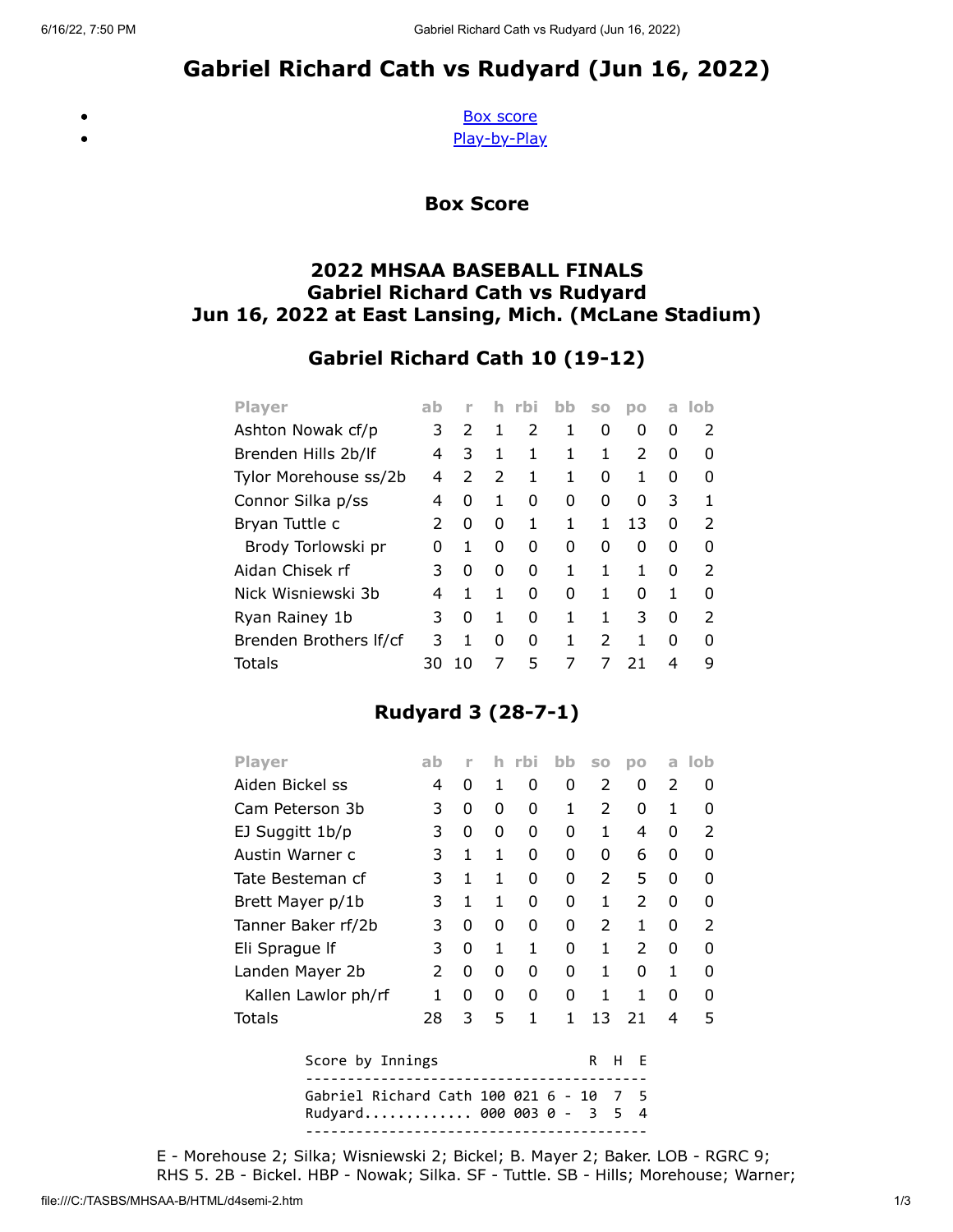B. Mayer.

| Gabriel Richard Cath ip h r er bb so wp bk hbp ibb ab bf fo go np |  |  |  |                    |                                              |  |  |  |
|-------------------------------------------------------------------|--|--|--|--------------------|----------------------------------------------|--|--|--|
| Connor Silka W                                                    |  |  |  | 6.0 5 3 0 1 11 0 0 | 0 0 25 26 3 3 102                            |  |  |  |
| Ashton Nowak                                                      |  |  |  |                    | 1.0 0 0 0 0 2 0 0 0 0 0 3 3 1 0 9            |  |  |  |
|                                                                   |  |  |  |                    |                                              |  |  |  |
| <b>Rudyard</b>                                                    |  |  |  |                    | ip h r er bb so wp bk hbp ibb ab bf fo go np |  |  |  |
| <b>Brett Mayer L</b>                                              |  |  |  |                    | 4.0 2 3 2 6 4 2 0 1 0 14 21 6 2 94           |  |  |  |
| EJ Suggitt                                                        |  |  |  |                    | 3.0 5 7 4 1 3 6 0 1 0 16 19 5 2 61           |  |  |  |
|                                                                   |  |  |  |                    |                                              |  |  |  |

Win - Silka. Loss - B. Mayer. Save - None. WP - Suggitt 6; B. Mayer 2. HBP - by B. Mayer (Nowak); by Suggitt (Silka). PB - Warner. Pitches/strikes: Silka 102/76; Nowak 9/8; B. Mayer 94/47; Suggitt 61/35.

<span id="page-1-0"></span>Umpires - HP: Joe Stine 1B: Tim Walter 2B: Mark Stewart 3B: Brent Whenner Start: 5:45 pm Time: 2:02 Attendance: Weather: Sunny, 90F, Wind WSW 17 mph B. Mayer faced 2 batters in the 5th.

### Play-by-Play

#### 2022 MHSAA BASEBALL FINALS Gabriel Richard Cath vs Rudyard Jun 16, 2022 at East Lansing, Mich. (McLane Stadium)

Gabriel Richard Cath starters: 11/cf Nowak; 2/2b Hills; 1/ss Morehouse; 35/p Silka; 27/c Tuttle; 9/rf Chisek; 7/3b Wisniewski; 30/1b Rainey; 3/lf Brothers;

Rudyard starters: 4/ss Bickel; 9/3b Peterson; 47/1b Suggitt; 23/c Warner; 5/cf Besteman; 12/p B. Mayer; 3/rf Baker; 18/lf Sprague; 17/2b L. Mayer;

Gabriel Richard Cath 1st - Nowak hit by pitch (3-1 BBS). Nowak advanced to second on a throwing error by p, failed pickoff attempt. Nowak advanced to third on a wild pitch. Hills grounded out to 2b, RBI (2-2 BBKF); Nowak scored. Morehouse grounded out to ss (0-0). Silka singled through the left side (0-1 K). Tuttle walked (3-2 KBFBBFB); Silka advanced to second. Torlowski pinch ran for Tuttle. Chisek flied out to cf (3-1 BBBK). 1 run, 1 hit, 1 error, 2 LOB.

**Rudyard 1st -** Tuttle to c for Torlowski. Bickel struck out swinging (2-2 KBSFBS). Peterson struck out swinging (0-2 SSS). Suggitt popped up to ss (2-2 SBSFFBF). **O runs, 0 hits, 0** errors, 0 LOB.

Gabriel Richard Cath 2nd - Wisniewski struck out looking (0-2 KKK). Rainey lined out to 1b (3-1 FBBB). Brothers struck out swinging (3-2 BKBSBS). O runs, O hits, O errors, O LOB.

Rudyard 2nd - Warner grounded out to p (0-1 K). Besteman struck out looking (3-2 BBBKKK). B. Mayer reached on a throwing error by 3b (3-2 BBKBF). Baker struck out swinging (1-2 BSSS). 0 runs, 0 hits, 1 error, 1 LOB.

Gabriel Richard Cath 3rd - Nowak walked (3-2 BBFSFBFB). Hills flied out to cf (2-1 FBB). Morehouse singled to center field (1-1 BS); Nowak advanced to second. Silka lined out to cf (0-2 SF). Tuttle struck out swinging (3-2 BFFBBFS). O runs, 1 hit, 0 errors, 2 LOB.